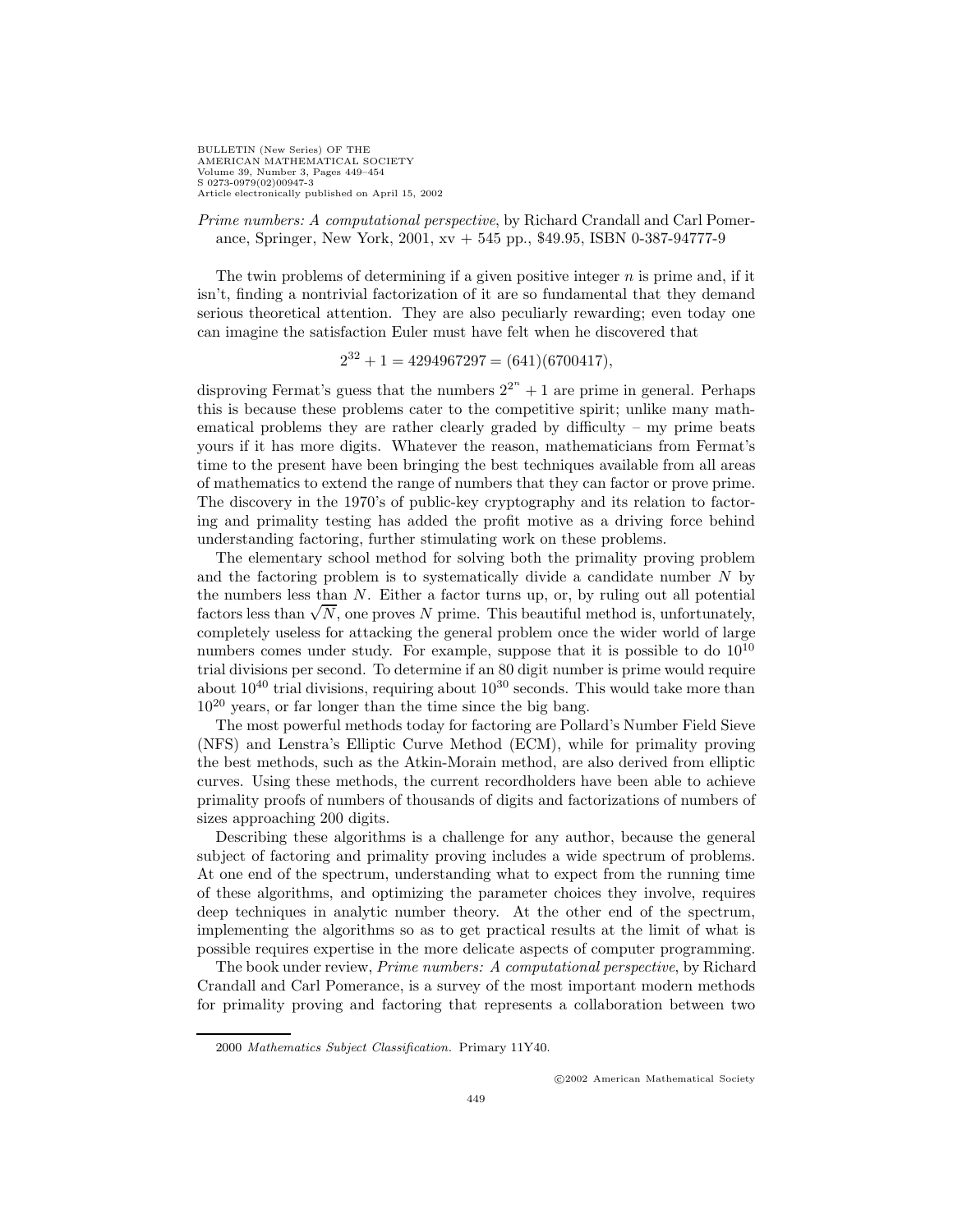authors, one theoretically and one computationally inclined (Pomerance and Crandall respectively). Thanks to this collaboration, the book represents a satisfying balance between theory and practice. The authors include detailed information on implementing these algorithms, including psuedocode and numerical examples that can be used for testing. They also include a convincing discussion of the underlying number theory, often quoting results and explaining the role they play in the algorithms, rather than proving theorems in analytic number theory. Not exactly a textbook in the traditional sense, this book's informal style, open-ended problems, and myriad references capture the freewheeling nature of work in this area. The vast assortment of problems is an outstanding source of ideas for experimental projects for undergraduate research and also contains many suggestions for possible directions for new research at the frontiers of the subject. This book is an excellent resource for anyone who wants to understand these algorithms, learn how to implement them, and make them go fast. It's also a lot of fun to read.

Prime numbers begins with an eclectic survey of problems, known results, and "curiosities" about prime numbers. The topics include up-to-date status reports on such chestnuts as the twin prime conjecture and the Goldbach conjecture. There is also a survey of results related to the prime number theorem and the Riemann hypothesis. To get a sense of the flavor of the book, look more closely at how one of these topics is presented. Section 1.3.1 discusses Mersenne primes (primes of the form  $M_q = 2^q - 1$ ). In this brief section Crandall and Pomerance give proofs of some elementary results on such numbers, such as the relation to even perfect numbers due to Euler. They provide a table of known Mersenne primes as of November 2000, where we see that  $M_{6972953}$  was the largest known proven prime at that time. They discuss a range of conjectures about numbers  $M_q$  and derive a heuristic estimate on the chance of  $M_q$  being prime that relies on Mertens' theorem; the estimate is that  $M_q$  is prime with probability  $e^{\gamma} \ln(q)/q \ln(2)$  where  $\gamma$  is Euler's constant. Finally they offer Problem 1.29, which begins by suggesting some computational problems such as ruling out odd perfect numbers below some bound, finding an odd number n such that  $\sigma(n) > 2n$  where  $\sigma$  is the sum of divisors function, and studying numerically  $\sigma(n) - n$ , and ends by posing an unsolved problem related to  $\sigma(n)-n$  with references to related work of H. Lenstra and P. Erdos. This is a truly "wide-ranging" treatment.

Chapter 2 presents the algorithms that lie at the foundation of the techniques for primality proving and factoring treated later in the text. These include methods for computing greatest common divisors, effective versions of the Chinese remainder theorem, and Jacobi symbols. The even more fundamental algorithms concerned with arithmetic (meaning elementary school arithmetic, like multiplication and division) are treated much later, in considerable detail, in Chapter 9. The computational perspective of the book is illustrated by the treatment of quadratic reciprocity, which the authors state without proof. They then present an algorithm for computing the Jacobi symbol using reciprocity in pseudocode and point out its complexity. A proof of quadratic reciprocity, based on some computations of Gauss sums, is posed as Problem 2.24.

The serious study of primality testing and proving begins in Chapter III of Prime numbers, with an extensive discussion of pseudoprime tests. The simplest of these tests is the Fermat test: Suppose that  $N$  and  $a$  are positive integers, and  $a^N \not\equiv a \pmod{N}$ ; then N is composite. It is very easy (in comparison with factoring) to compute  $a^N$  mod N using for example the algorithms of Chapters 2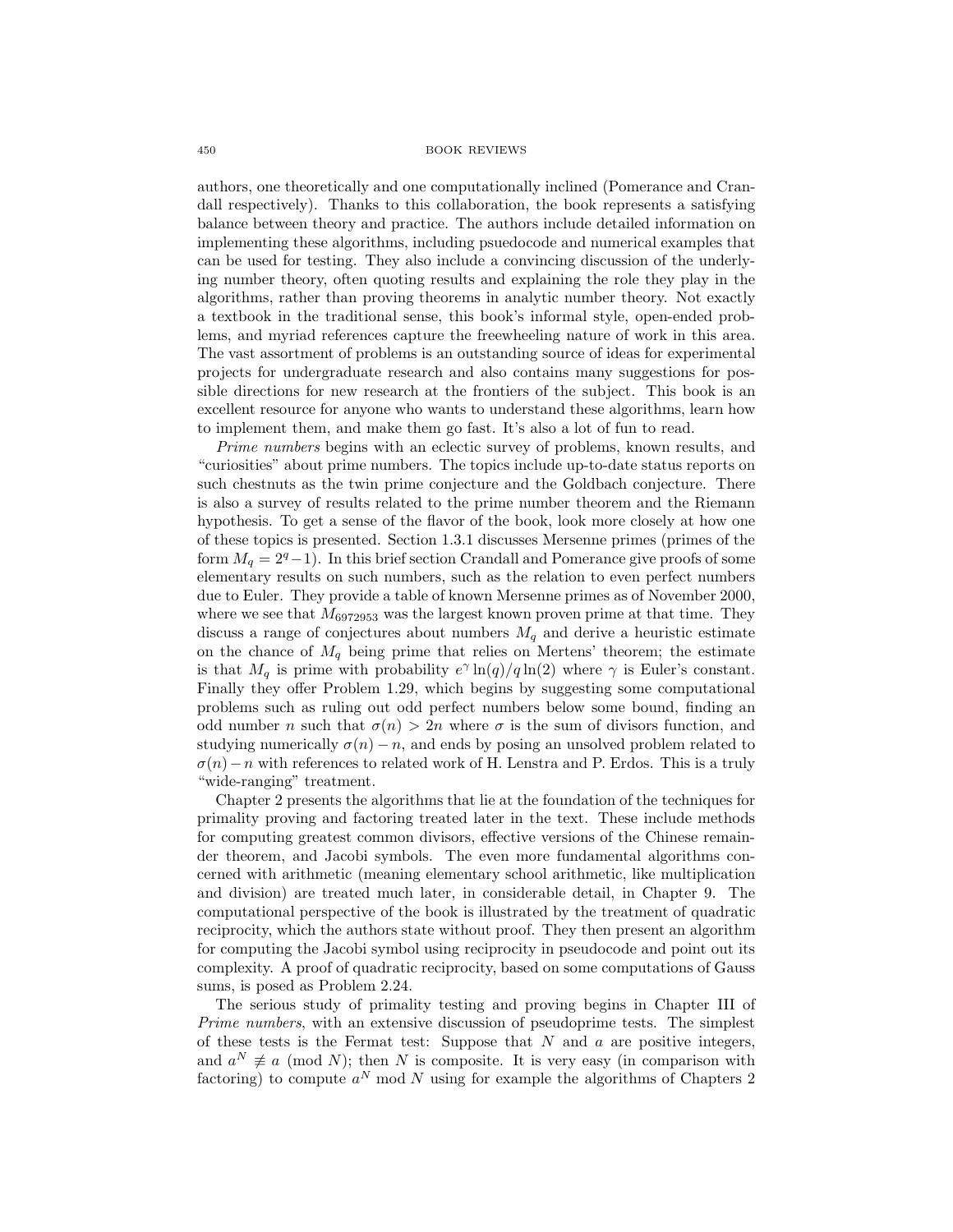and 9 of Prime numbers, and so testing the values  $a^N \mod N$  for several a is a good way to test a number  $N$  for compositeness. In practice most composite numbers are detected immediately by Fermat tests. However, there are numbers, called Carmichael numbers, that are composite yet have the property that  $a^N \equiv a$  $\pmod{N}$  for all a. The smallest such number is 561, and Alford, Granville, and Pomerance proved in 1994 that there are infinitely many more.

The idea behind the Fermat test admits considerable elaboration. The first such is the strong pseudoprime test, which combines the Fermat test with the observation that, if N is prime, and  $x^2 \equiv 1 \pmod{N}$ , then  $x \equiv \pm 1 \pmod{N}$ . To apply the strong pseudoprime test, write  $N - 1 = 2<sup>r</sup>M$  with M odd and compute the sequence of numbers  $a^M, a^{2M}, \ldots, a^{2^rM}$ . If N is prime and a is not divisible by N, then either  $a^M \equiv 1 \pmod{N}$  or we must see a 1 in this sequence preceded by a −1. There are no Carmichael-type numbers for the strong pseudoprime test; for any composite  $N$  there is some  $\alpha$  so that the strong pseudoprime test will detect this fact. Such an a is called a "witness". Witnesses are common (at least 3/4 of the numbers are witnesses; see Theorem 3.4.4), but the smallest witness could be large (see Section 3.4.1).

While discussions of the Fermat and strong pseudoprime test are common in number theory texts nowadays, the treatment here is notable for its thoroughness. Most elementary treatments of pseudoprime tests avoid completely the issue of the distribution of witnesses, which has led to considerable interesting work in analytic number theory, but Prime numbers summarizes the state of work on witnesses. In addition, Prime numbers goes much further than general texts do into the entire theory of pseudoprime testing, making the point that such tests, which go under many names, are collectively based on the fact that the multiplicative group of a finite field is cyclic. For example, the Lucas tests are based on the fact that if  $N$  is prime and  $x^2 + ax + b$  is irreducible mod N (in other words if  $a^2 - 4b$  is a square mod N which can be tested using quadratic reciprocity), then in the finite field  $(Z/NZ[x])/(x^2 + ax + b)$  we must have  $x^{N+1} = b$ .

As is the case throughout the book, the authors pay full attention to the practical problems involved in implementing such tests, providing pseudocode and extensive discussion, and offer many open-ended problems based on their discussion. For example, problem 3.43 asks, for each k, for the first number  $n_k$  with least witness k. The authors report in one of the problems for this section that  $n_{23} = 341550071728321.$ 

Chapter 4 turns from detecting composite numbers to proving numbers prime. Much of primality proving is based on variants of Pocklington's theorem; the underlying theoretical idea is that if  $(Z/NZ)^*$  is cyclic of order  $N-1$ , then N is prime. More explicitly, suppose that  $N - 1 = FR$ , with  $F \geq R$ . Suppose further that we know the complete factorization of  $F$  and that we can find a such that

$$
a^{N-1} \equiv 1 \pmod{N}
$$
 and  $gcd(a^{(N-1)/q} - 1, N) = 1$  for each prime  $q \mid F$ .

Then N is prime. Applying Pocklington's theorem requires a partial factorization of  $N-1$  into known primes. Many of the refinements of this approach are based on getting by with an even more partial factorization (i.e. weakening the condition  $F \ge R$ ) or replacing  $(Z/NZ)^*$  by the units in  $(Z/NZ)[x]/(x^2 + ax + b)$ , or by a combination of both techniques. The elliptic curve methods that are treated in Chapter 7 are further elaborations of this idea.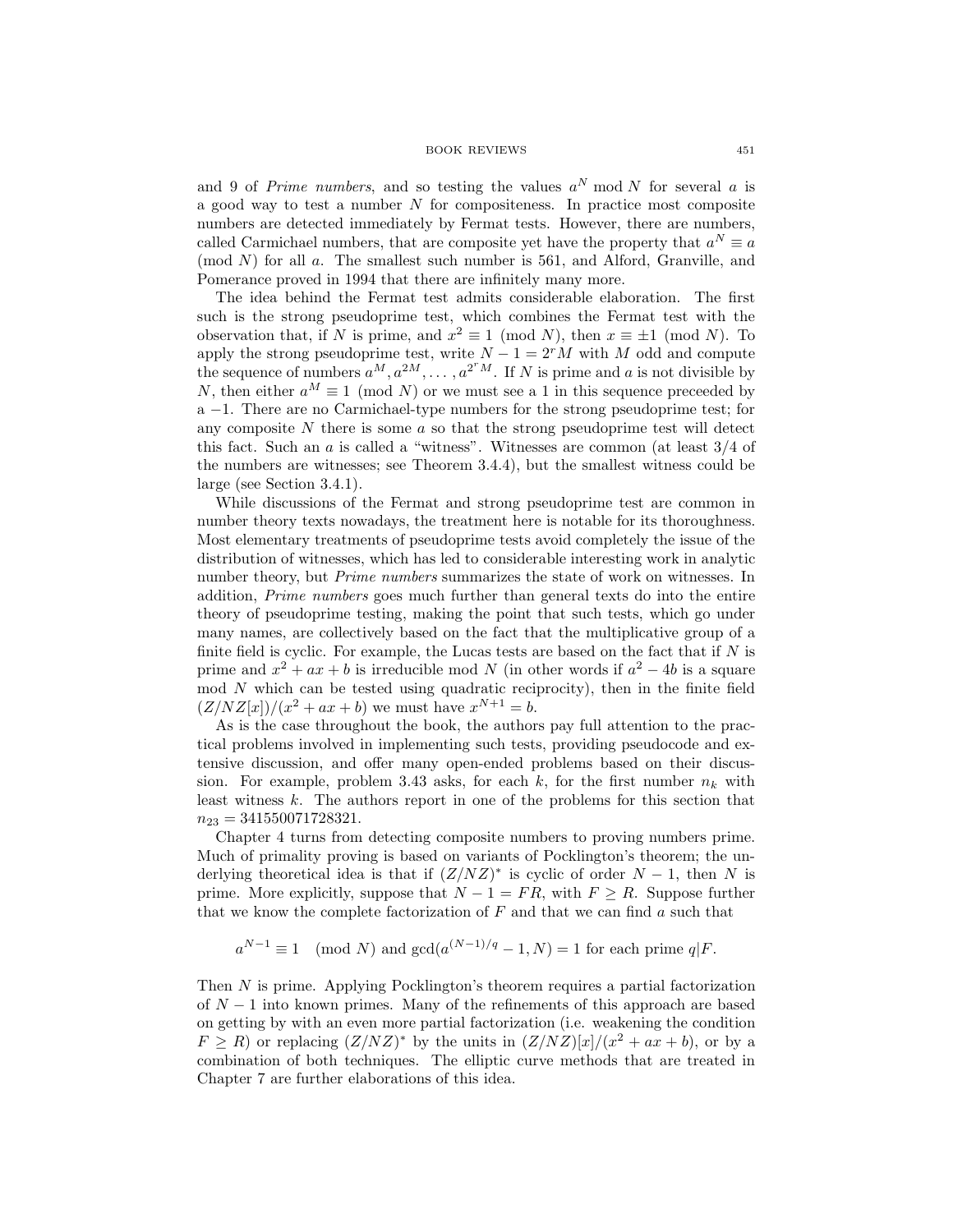Chapter 4 concludes with a discussion of the Gauss and Jacobi sum tests of Adelman, Pomerance, and Rumely. This method is important both theoretically and practically: theoretically because its running time is rigorously proved to be very nearly polynomial time in the number of digits in  $N$ , and practically because it is effective at proving specific large numbers prime. Prime numbers contains a complete description of the algorithm and a proof that it works, along with a precise statement of the result from analytic number theory needed to establish the running time. However this algorithm is considerably more sophisticated than the other algorithms discussed earlier, and the authors don't provide any numerical examples; as a result the presentation of this particular algorithm is less satisfying (and less useful to someone planning an implementation) than that of many others in the book.

Chapters 5 and 6 treat factoring algorithms, with Chapter 5 devoted to exponential time algorithms (meaning algorithms whose running time is  $O(N^k)$  for some  $k$ ) and Chapter 6 to the Number Field Sieve (NFS) and its earlier relative, the still powerful Quadratic Sieve (QS). QS and NFS, as well as other related algorithms such as the Brillhart-Morrison continued fraction algorithm, are based on the simple idea of locating integers X and Y with the property that  $X^2 \equiv Y^2 \pmod{N}$ . Given such a pair of integers, one can hope that  $gcd(X - Y, N)$  is a non-trivial factor of N. If one can produce enough random pairs of congruent squares, the odds of obtaining a factorization in this way becomes very high.

For the quadratic sieve, one creates a "factor base" of primes up to some bound B. Then, using a technique known as "sieving", one generates a series of squares modulo  $N$  that factor completely using only primes up to  $B$ . Each such successful factorization yields a relation

$$
a^2 \equiv p_1^{e_1} \cdots p_k^{e_k} \pmod{N}
$$

where  $p_1, \ldots, p_k$  are the primes up to N. Given enough such factorizations (and for the largest factorizations, collecting these relations may require thousands of computers using their spare cycles for a year) one can use linear algebra on the exponent vectors to construct a multiplicative combination of the a's on the left hand side which is congruent to a product of even powers of the  $p_i$ . This gives an equation  $X^2 \equiv Y^2 \pmod{N}$  and a chance at a factorization. The number field sieve extends this idea but uses instead factorizations in a ring of algebraic integers.

The asymptotic running time of these algorithms depends on how likely numbers of a certain size are to factor into primes less than B. Here one faces the basic tradeoff that increasing  $B$  makes this factorization more likely, but also increases the size of the linear algebra problem so that more relations are required. Using results on the distribution of smooth numbers and making some highly unprovable heuristic assumptions, especially in the case of the number field sieve, one can show that these algorithms require subexponential time. For the quadratic sieve, the that these algorithms require subexponential time. For the quadratic sleve, the accepted asymptotic estimate is on the order of  $\exp((1+o(1))\sqrt{\ln N \ln \ln N})$ , while for the number field sieve it is

Time to factor N using NFS =  $\exp((64/9)^{1/3} + o(1))(\ln N)^{1/3}(\ln \ln N)^{2/3})$ .

Prime numbers includes many insights into the kinds of optimizations that the pros use to efficiently implement NFS and QS for large factorizations. One particularly useful feature is that, in the problem section, the authors provide some worked examples, with numerics, that can be used to check a home-made implementation.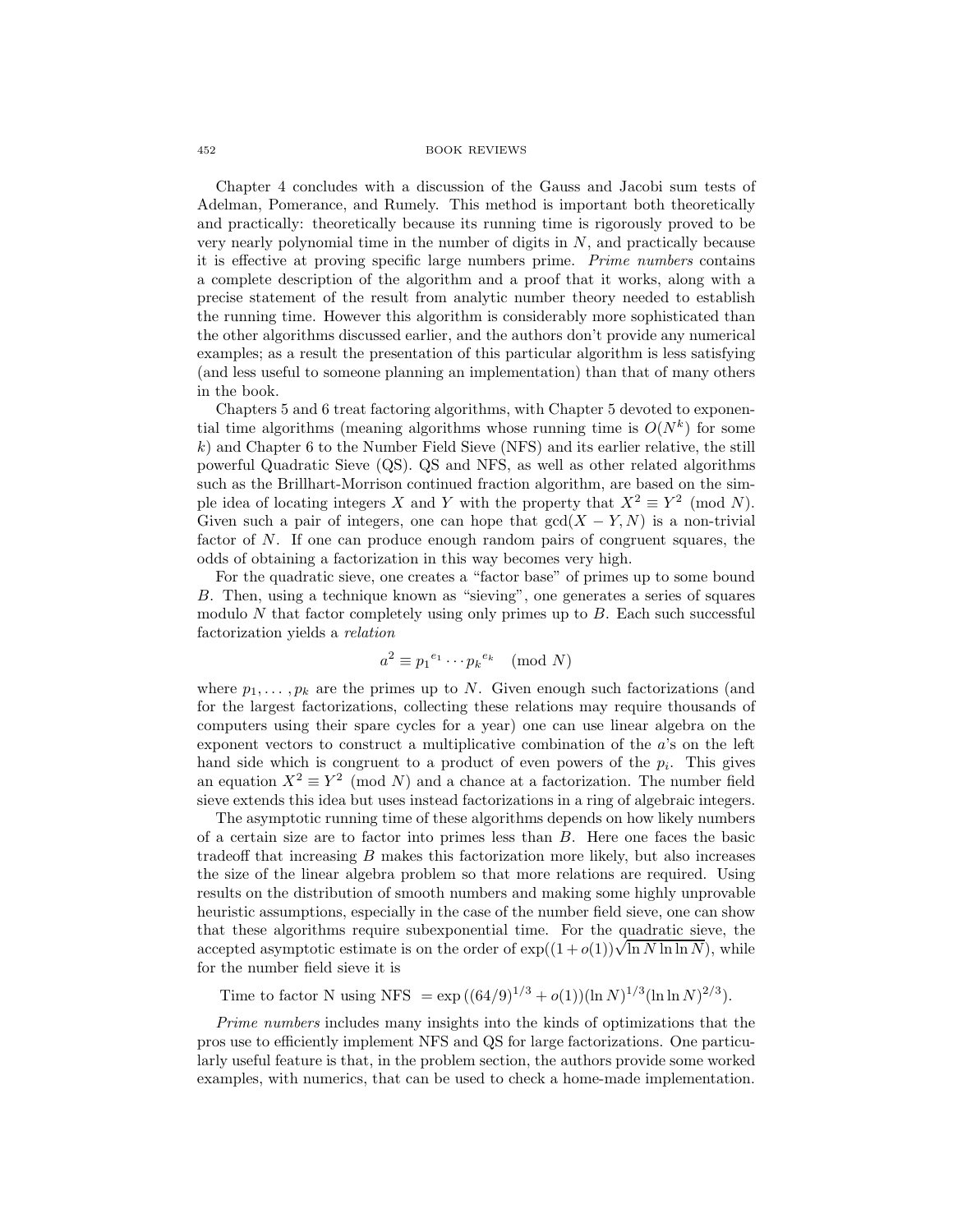With this book in hand, one can imagine a determined undergraduate with a background in elementary number theory and some strong programming ability coming up with a solid QS implementation in a reasonable time.

Crandall and Pomerance also outline the heuristics supporting the running time estimates quoted above. These heuristics require understanding the function

 $\psi(x, y) = \{ \text{Number of } a \leq x \text{ with all prime factors } p \text{ of } a \text{ smaller than } y \}$ 

that controls how likely the numbers  $a^2$  generated by the sieving algorithms are to factor into primes less than  $B$ . The study of this function (psixyology) is an interesting branch of analytic number theory that contributes directly to the understanding of factoring algorithms, but reflecting the book's bias towards computation as opposed to analytic number theory, the authors content themselves with quoting the results on  $\psi(x, y)$  that they need.

Chapter 7 covers applications of elliptic curves to factoring and primality proving and discusses the Schoof algorithm for determining the number of points on an elliptic curve mod p. The factoring and primality proving applications of elliptic curves are natural modifications of the methods of Chapter 5 based on finite fields. For example, the  $p-1$  method discussed in Chapter 5 uses the fact that, if N is composite, the multiplicative group  $(Z/NZ)^*$  splits as  $(Z/AZ)^* \times (Z/ZZ)^*$ ; we could hope to find a power M and an integer mod N so that  $a^M \equiv 1 \pmod{A}$ but  $a^M \neq 1 \pmod{B}$ ; then  $(a^M - 1, N)$  would detect a factor of N. The elliptic curve method relies similarly on the idea that the group of sections  $E(Z/NZ)$  on an elliptic curve over  $Z/NZ$  splits as  $E(Z/AZ) \times E(Z/BZ)$ , and we could hope to find a point P on E and a multiple b so that  $[b]P = 0$  in  $E(Z/AZ)$  but not in  $E(Z/BC)$ . This phenomenon can easily be detected in the course of the computation of the multiples of P and reveals a factor of N.

The influence of a computational perspective shows up rather strikingly in the elliptic curve chapter. The authors quote Hasse's famous theorem that the number of points on E mod p is within  $2\sqrt{p}$  of  $p+1$ , and they spend a significant amount of time analyzing the formulae used to compute multiples of points on  $E$ , trying to reduce the number of time consuming operations like inversion modulo N. As with the QS and NFS, they provide pseudocode and numerical examples which will be very helpful to anyone setting out to construct an ECM implementation.

The other topics of Chapter 7 are primality proving using elliptic curves and point counting on elliptic curves via Schoof's algorithms. This is one of the few places where these topics are treated in a reasonably comprehensive and yet accessible way.

Chapter 8 introduces some applications of prime numbers to "applied" problems. The cryptographic applications are widely known and widely discussed, and they are treated here with dispatch. More interesting, and again a good source of projects, are the sections on Monte Carlo methods, quantum computation, and random number generators.

The book concludes with a survey of methods for carrying out multiple precision integer arithmetic and fast polynomial arithmetic. This topic tends to be neglected in textbook treatments of number theoretical algorithms, but it is absolutely central to the efficient implementation of any of the algorithms discussed earlier in the book. The authors discuss many of the different flavors of the Fast Fourier Transform, with pseudocode and numerical examples, along with references to specific applications in factoring. This chapter includes 21 pages of problems for further investigation.